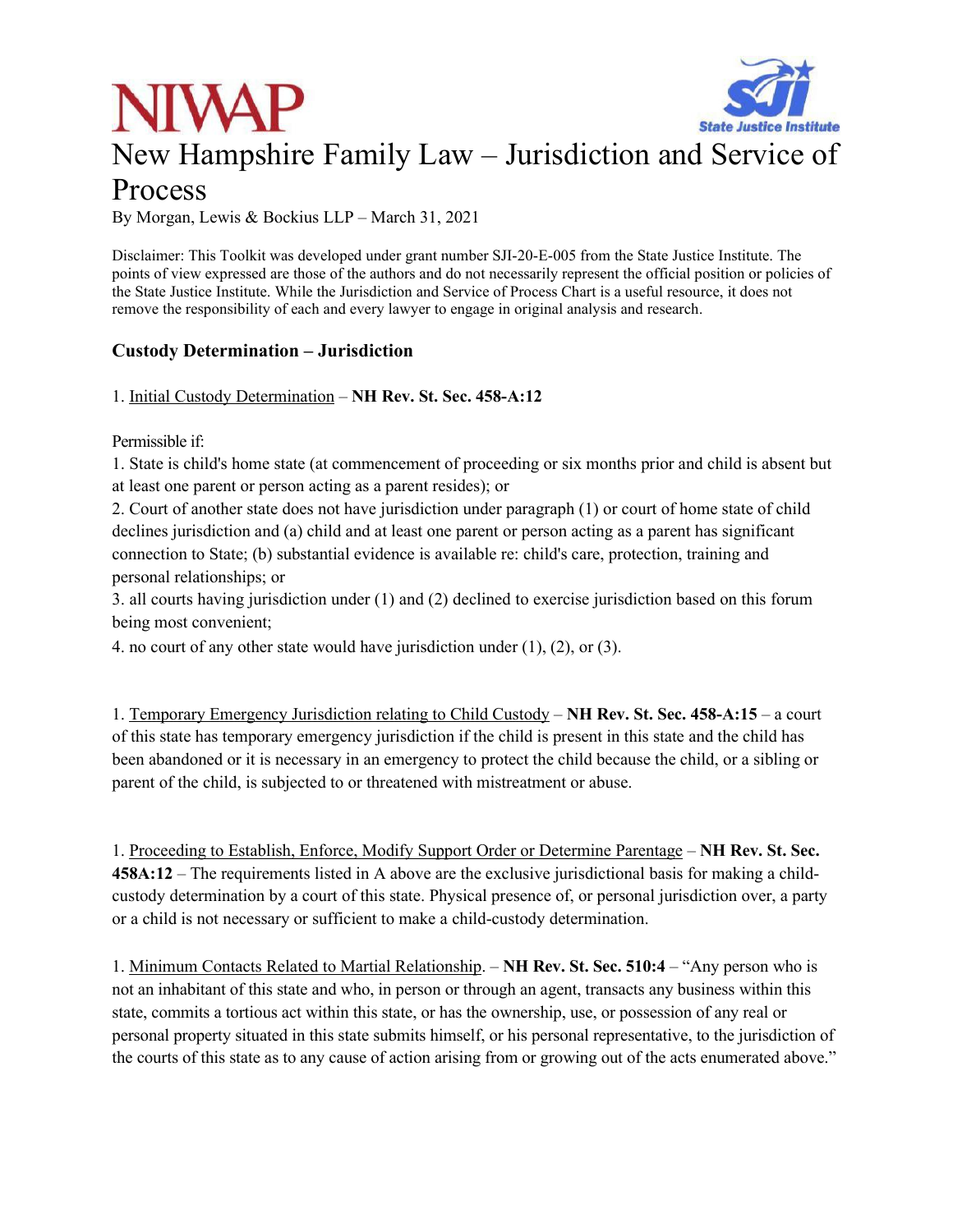# **NIVAF**



#### **Custody Determination – Service/Notification Requirements**

Before a child-custody determination is made under this chapter, notice and an opportunity to be heard in accordance with the standards of RSA 458-A:7 (see below) must be given to all persons entitled to notice under the law of this state as in child-custody proceedings between residents of this state, any parent whose parental rights have not been previously terminated, and any person having physical custody of the child. **NH Rev. St. Sec. 458-A:16** 

I. Notice required for the exercise of jurisdiction when a person is outside this state may be given in a manner prescribed by the law of this state for service of process or by the law of the state in which the service is made. Notice must be given in a manner reasonably calculated to give actual notice but may be by publication if other means are not effective.

II. Proof of service may be made in the manner prescribed by the law of this state or by the law of the state in which the service is made.

III. Notice is not required for the exercise of jurisdiction with respect to a person who submits to the jurisdiction of the court.

#### **Paternity and Child Support Proceeding – Jurisdiction**

#### **NH Rev. St. Sec. 5-C:24**

I. In the case of a child born in the state of New Hampshire whose paternity has not been established by means of an affidavit of paternity, the mother or the natural father may initiate a request for an acknowledgment of paternity.

II. The affidavit of paternity shall be completed and filed in accordance with RSA 5-C:25. NH Rev. St. Sec. 460:29 I. The putative father of any child born out of wedlock may apply by a verified written petition filed in a special proceeding in the superior court of the county in which he resides, praying that such child be declared legitimate. The mother, if living and available, shall be a necessary party to the proceeding, and the full names of the father, mother and the child shall be set out in the petition. If it appears to the court that the petitioner is the father of the child, the court may thereupon declare and pronounce the child legitimated, and the full names of the father, mother and the child shall be set out in the court order decreeing legitimation of the child.

#### **Paternity and Child Support Proceeding – Service/Notification Requirements**

Paternity is established in NH by a filing with the Department of Health and Human Services. The requirements for this filing are described above. If paternity is contested, a genetic test can be ordered. https://www.dhhs.nh.gov/dcss/paternity-support.htm

#### **Child Abuse/Neglect Proceeding – Jurisdiction**

#### **1. NH Rev. St. Sec. 169-C:4**

I. The court shall have exclusive original jurisdiction over all proceedings alleging the abuse or neglect of a child.

II. The court may, with the consent of the child, retain jurisdiction over any child, who, prior to his or her eighteenth birthday, was found to be neglected or abused and who is attending school until such child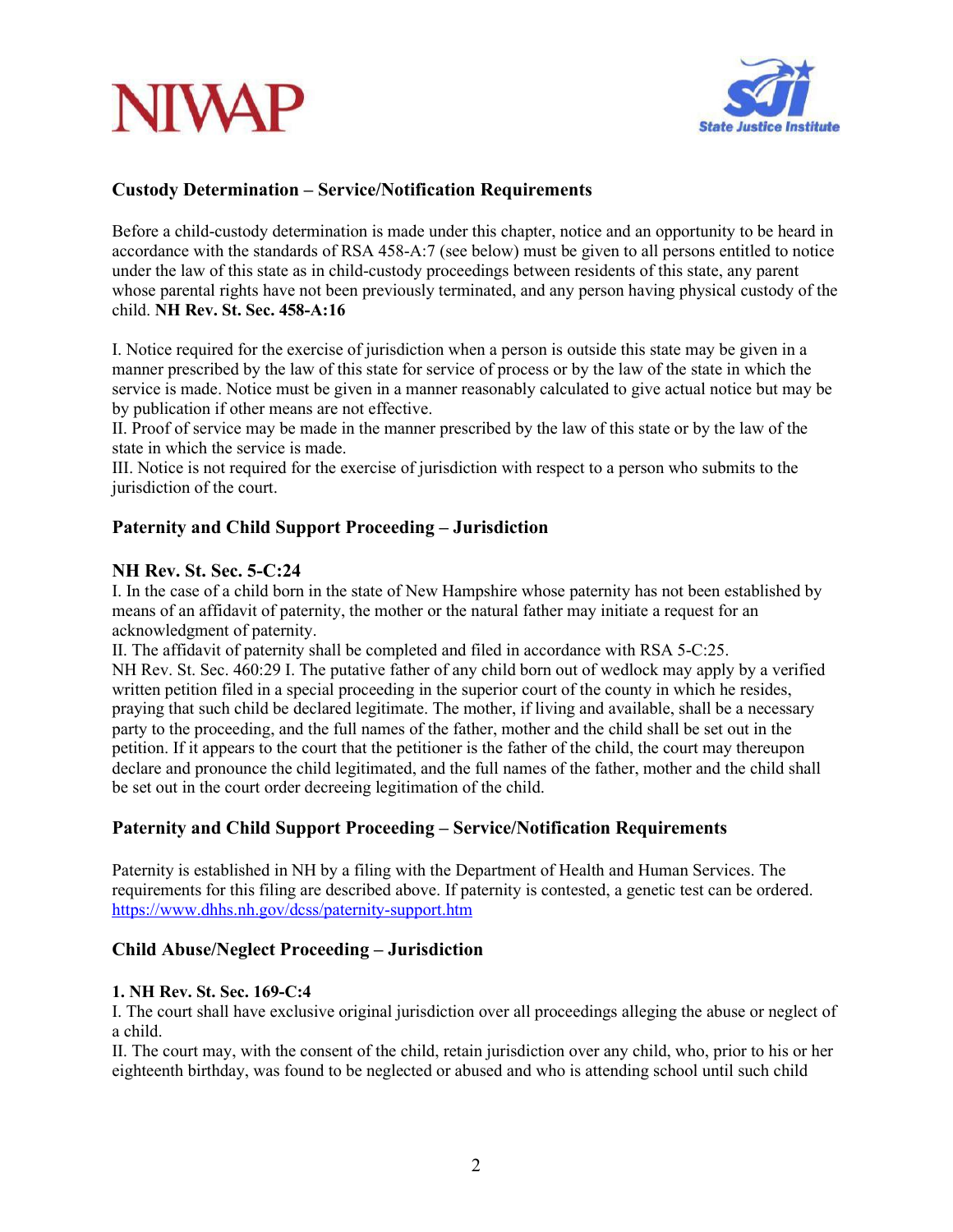



completes high school or until his or her twenty-first birthday, whichever occurs first; and the court is authorized to and shall make such orders relative to the support and maintenance of said child during the period after the child's eighteenth birthday as justice may require.

II-a. A child who has consented to the continued jurisdiction of the court pursuant to paragraph II, may revoke his or her consent and request that the case be closed. The revocation of consent and request to close a case shall be made in writing and filed with the court. Upon receipt of the request, the court shall forward copies to all parties of record at their last known address. If no party objects within 10 business days of the date the court forwarded copies of the request to the parties, the court shall accept the child's revocation of consent and shall close the case. If a party objects, the court may, after consideration of the objection, either grant the request and close the case without hearing or schedule the matter for hearing. If the matter is scheduled for hearing, the court shall accept the child's revocation of consent and close the case unless the court finds that immediate closure would create a risk of substantial harm to the child. If the court finds that immediate closure would create a risk of substantial harm to the child, the court shall continue the matter for a period not to exceed 30 days and direct that the department work with the child to develop an independent living plan which shall include referrals to appropriate services. If at the end of such period, the child still wishes to revoke his or her consent and to request that the case be closed, the court shall accept the revocation of consent and close the case.

III. When a custody award has been made pursuant to this chapter, said order shall not be modified or changed nor shall another order affecting the status of the child be issued by the superior court except on appeal under RSA 169-C:28.

#### **Child Abuse/Neglect Proceeding – Service/Notification Requirements**

#### **NH Rev. St. Sec 169-C:8**

I. After a petition has been filed or an ex parte order issued, the court shall issue a summons to all persons named in the petition to be served by a law enforcement officer personally, or if personal service is not possible, at their usual place of abode. Such summons shall require the person or persons having custody or control of the child to appear personally, unless otherwise ordered, before the court at a time and place set for a preliminary hearing, which shall not be less than 24 hours nor more than 7 days after return of service of the petition.

II. A copy of the petition shall be attached to each summons or incorporated therein.

III. The summons shall contain a notice that the child shall have a guardian ad litem, appointed by the court. The summons shall also state as follows: "Parents and other individuals chargeable by law for the child's support and necessities may be liable for expenses incurred in this proceeding including the costs of certain evaluations and placements. RSA 186-C regarding children with disabilities grants children and their parents certain rights to services from school districts at public expense and to appeal school district decisions regarding services to be provided."

IV. The summons shall also contain a description and explanation of the proceedings and a statement of the rights of the person or persons summoned, under this chapter, RSA 170-C, and under the rules of court.

#### **Divorce and Legal Separation – Jurisdiction**

#### **NH Rev. St. Sec. 458:3**

In any proceedings for annulment for any cause whether under statute or under common law, the court shall have jurisdiction to declare an annulment of a marriage entered into in this state even though neither party has been at any time a resident herein.

#### **NH Rev. St. Sec. 458:9**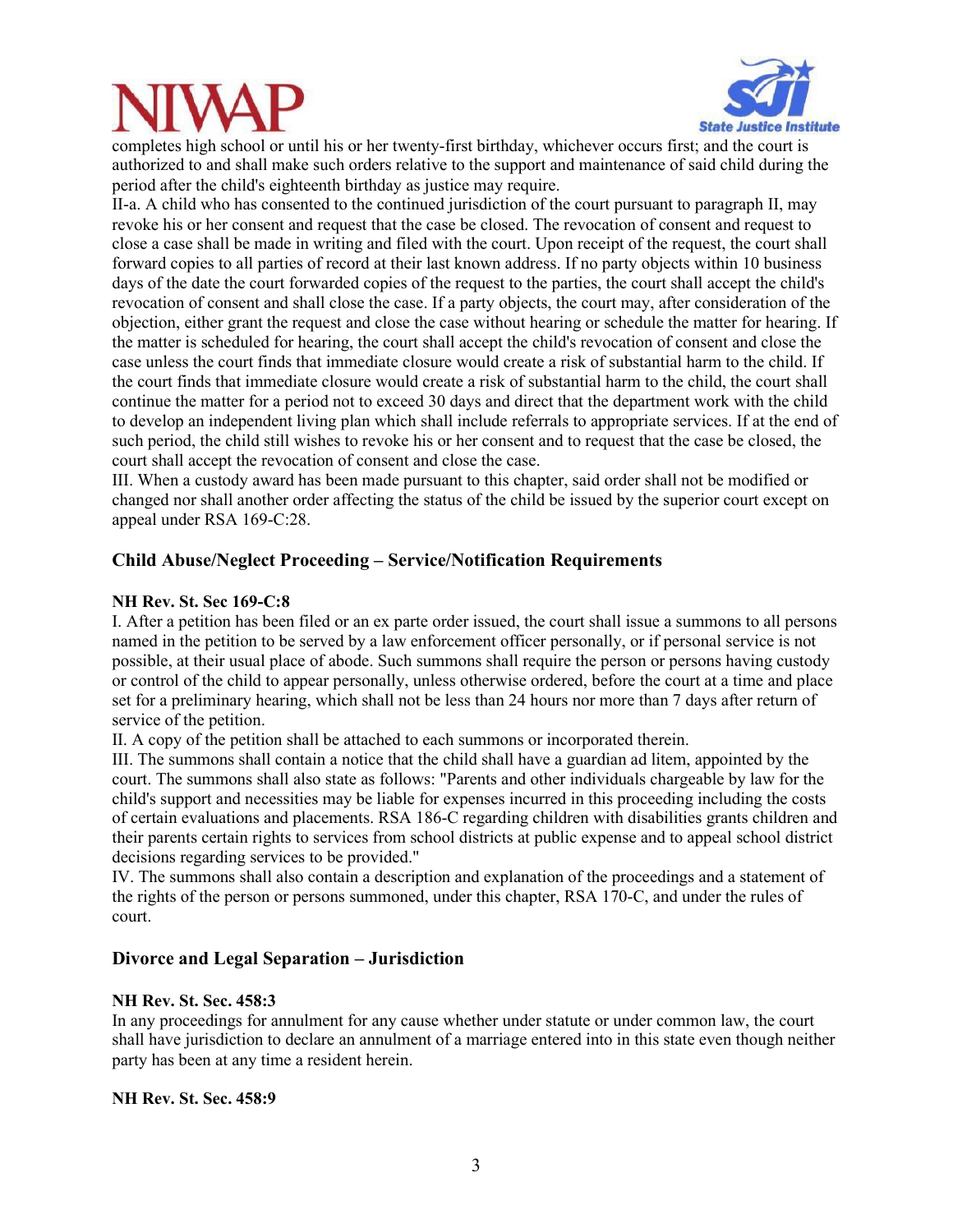



All petitions initiated under RSA 168-A, RSA 458, and RSA 458-C shall be brought in the county in which either party lives and before the superior court; and notice thereof shall be given to the respondent as required by this section.

#### **Divorce and Legal Separation – Service/Notification Requirements**

#### **NH Rev. St. Sec. 458:9**

I. If the parties file a joint petition, the petition shall be filed at the appropriate court without further service or notice required.

II. An individual petition shall be filed with the appropriate court, together with the filing fee, by the petitioner. Upon the filing of a petition, the court shall issue orders of notice, attached to the petition, which the

petitioner shall then serve on the respondent as provided in this section:

(a) Service within the state shall be made either by:

(1) A sheriff, in hand or by leaving an attested copy of the petition, orders of notice, and an appearance form at the respondent's abode, within 25 days of receipt of orders of notice. The return of service shall state the street and number, or some other description, of the abode. The petitioner shall file the return of service with the court as proof of service.

(2) Certified mail, return receipt requested, restricted delivery, mailed within 7 days of receipt of orders of notice, signed by the addressee only. The petitioner shall file the return receipt with the court as proof of service.

(b) Service outside the state shall be made either by:

(1) An officer authorized to make service of process in the state where the respondent lives. Proof of outof-state service shall be made by a return of the officer under oath, accompanied by an official certificate of his or her official character or authority. The petitioner shall file the return of service with the court as proof of service.

(2) Certified mail, return receipt requested, restricted delivery, signed by the addressee only. The petitioner shall file the return receipt with the court as proof of service.

II-a. In lieu of service as described in paragraph II, the court may, after issuing orders of notice, send notice to the respondent indicating that the petition has been filed and that the respondent or the respondent's attorney may accept service at the court within 10 days. If neither the respondent nor the attorney for the respondent accepts service at the court within 10 days as specified in the correspondence, the petition shall be forwarded to the petitioner for service in accordance with paragraph II.

III. When the residence of the respondent is not known, the petition shall state the respondent's last known post office address, and the name and post office address of some near relative of the respondent, if any is known to the petitioner, and otherwise the name and post office address of some friend of the respondent, such facts to be verified by the petitioner's personal affidavit filed with the petition. The petitioner shall file the petition with the court together with the name and address of a newspaper published in the city or town nearest to the respondent's last known address. Service shall then be ordered by publication in the newspaper, with publication to be completed not less than 15 days before the return date, and by certified mail addressed to the respondent, care of the relative or friend of the respondent, or otherwise as the court may order. Publication may be waived for good cause upon motion to the court.

#### **Adoption Proceeding – Jurisdiction**

NH does not have a standalone adoption statute. Family Division has jurisdiction to handle adoption of children in abuse and neglect cases pursuant to NH Rev. St. Sec. 169-C, termination of parental rights cases pursuant to NH Rev. St. Sec. 170-C, and guardianships of the person of